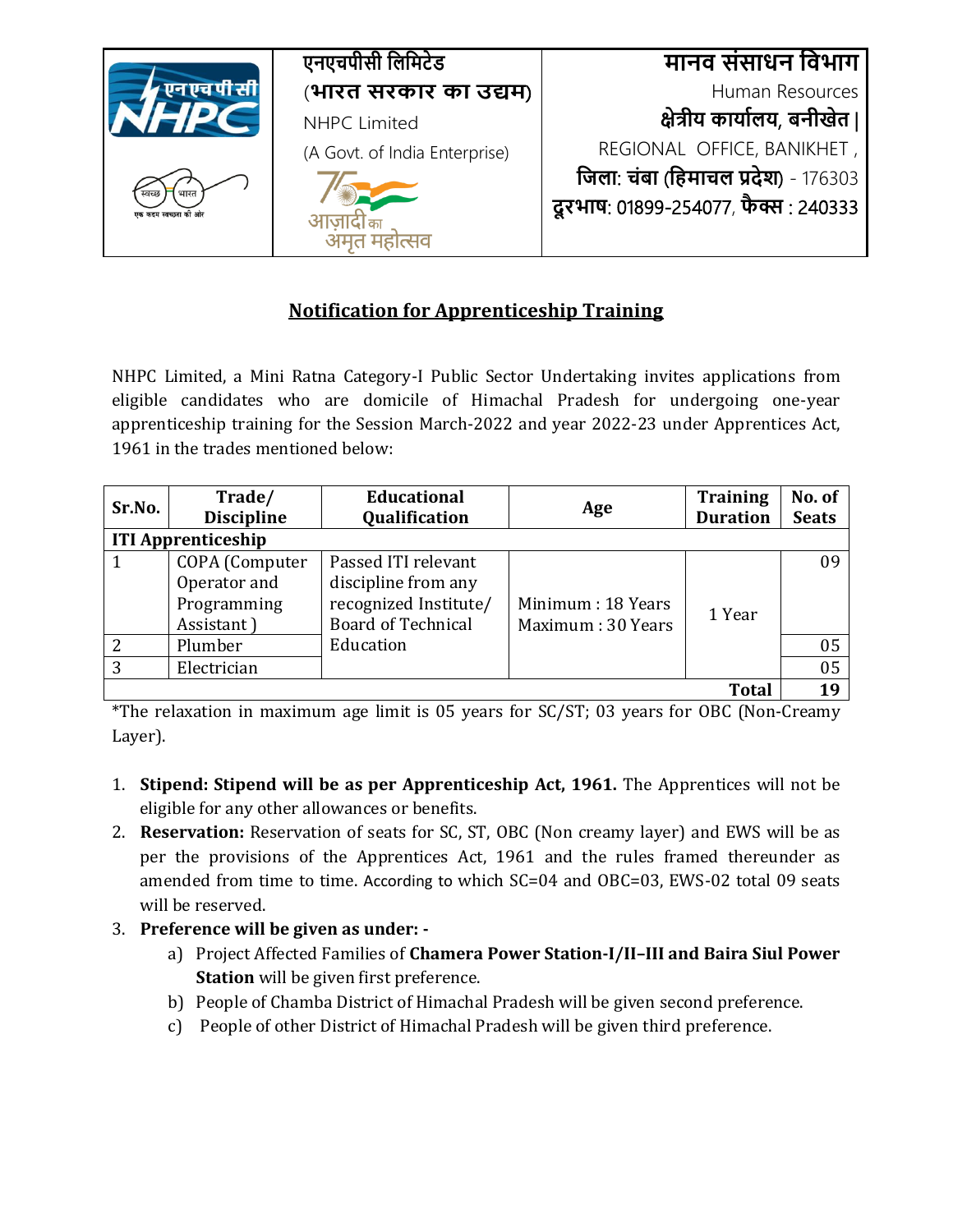

- **4.** The above mentioned vacancies may increase or decrease as per the requirement of Office.
- 5. Candidates should be eligible with respect to age criteria and educational qualification as on closing date of advertisement. Result awaited candidates need not to apply.
- 6. **Employment in NHPC:** Candidates shall have no claim whatsoever as to any extension of training and/or employment in NHPC Limited.
- 7. No boarding/lodging & transportation shall be provided to any candidate by NHPC Limited.

## 8. **How to apply: -**

a) The candidate must go through the Terms & Conditions as mentioned in the Notification.

b) The candidate must have a valid Aadhar number, Mobile number & E-mail ID before applying for Apprenticeship. ITI Passed candidates should register themselves on Apprenticeship portal at **https://apprenticeshipindia.org** and apply through this portal.

c) The candidate has to take print out of registration/ applied at portal and send along with all self-attested certificates of Educational qualification, marks sheets and certificates, Domicile Certificate, Document certifying member of Project Affected Family (PAF), copy of Aadhar card, Pan Card etc. at the below mentioned address by Speed post/ Registered post/ By-hand till **15/02/2022** (5:00 p.m.):-

> General Manager (HR), NHPC Regional Office, Banikhet VPO.Banikhet, Teh.Dalhousie Distt.Chamba , Himachal Pradesh, Pin code- 176303

## **9. Selection Process:**

The eligible candidates will be shortlisted on the basis of marks secured in ITI. The shortlisted candidates can be called for interview if required and offers will be sent through portal. The list of selected candidates will also be uploaded on the website of NHPC Limited i.e. [www.nhpcindia.com.](http://www.nhpcindia.com/) 

- 10. The candidates shortlisted shall have to produce all original testimonials/certificates such as educational certificates, mark sheets and certificates, caste certificate, domicile, Aadhar Card, Pan Card, etc. at the time of verification. In case any information/claim made by the applicant in his/her application is found to be false, the candidature of such applicant shall be cancelled and action as per rule will be taken.
- 11. The candidate will have to submit Medical Fitness Certificate issued by the Competent Authority (Govt. Est.) at the time of joining.